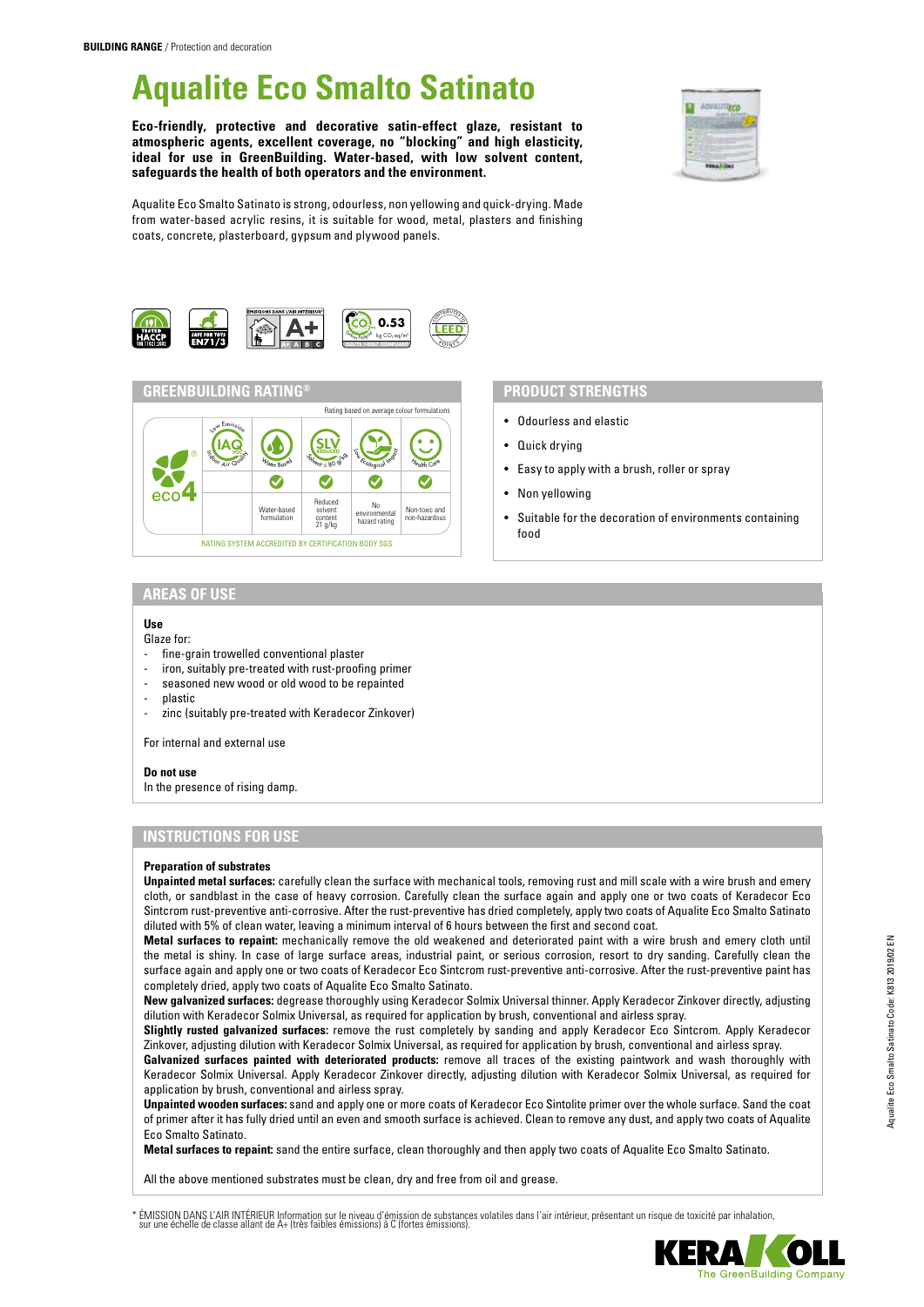## **INSTRUCTIONS FOR USE**

**Plastered surfaces:** clean the various types of substrate carefully using suitable equipment to remove all traces of dirt, dust or efflorescence. Remove all sections of partially deteriorated synthetic or mineral-based paint coatings and coverings that are fragmenting or separating from the substrate, and apply Keradecor Eco Prontofix primer. Wait for 6 hours, at environmental conditions of +23 °C and a R.H. ≤ 80%, before applying Aqualite Eco Smalto Satinato. In the presence of mould or biodeteriorating agents, repair first with Kerakover Eco Activ.

#### **Preparation**

Aqualite Eco Smalto Satinato is ready-to-use . Always remix the product before application.

#### **Application**

Aqualite Eco Smalto Satinato must be applied carefully in two coats over the entire surface, with a brush, roller or spraying equipment, diluted with water depending on requirements and the tools used, on substrates which are perfectly dry or with a humidity level not greater than 6%. Conditions required for decorating are ambient and substrate temperatures between +5 °C and +30 °C and relative ambient humidity lower than 80%. The minimum time between application of the first and second coat ranges from 6 to 12 hours, according to the substrate. In cases where different lots of coloured product are used, or when completing a job in which a tintometer has been used, it is advisable to mix the various quantities together so as to avoid slight differences in tone.

When using particularly bright colours, always apply a base coat of the same shade to achieve even coverage. In order to avoid colour differences when resuming jobs, special care must be taken when carrying out decorations over full backgrounds.

#### **Cleaning**

Residual traces of Aqualite Eco Smalto Satinato can be removed from tools using water before the product hardens.

### **SPECIAL NOTES**

The colour chart is provided as a general indication only. We therefore recommend testing the product onsite to check the exact colour and coverage that will be obtained.

For bright or intense shades, always evaluate their sensitivity to ultraviolet light, as indicated in the reference colour chart and in our GreenDesign software. This information is also provided in the documentation enclosed with the product samples, or in the documentation produced by the colour measurement department when sending the formulations requested.

Protect all treated surfaces from rain and strong humidity during the first 48 hours following application. Especially thick applications of product in a single coat will result in longer full-depth drying times.

In the presence of gypsum surfaces or grouting, always apply Keradecor Eco Prontofix first.

## **ABSTRACT**

*Protection and decoration of internal and external surfaces, by application, using a brush, roller or spray, of water-based satin finish glaze, with excellent resistance to atmospheric agents, high elasticity and absence of blocking. The quick-drying satin finish glaze, certified under EN 71/3, complies with the performance requirements necessary for the HACCP method. The product, such as Aqualite*  Eco Smalto Satinato, featuring a Carbon FootPrint (CFP) certified by SGS Italia S.p.A. as equal to 0.53 kg CO<sub>2</sub> eq/m<sup>2</sup>, calculated using the *LCA method according to standards 14040 – 44 for the assessment of environmental impact, and a GreenBuilding Rating® Eco 4, will be applied to metal surfaces that have been pre-treated with a specific anti-corrosion primer or to wood on a pre-sanded primer.*

| Appearance                                                    | white or coloured glaze                                                   |                          |
|---------------------------------------------------------------|---------------------------------------------------------------------------|--------------------------|
| Volumetric mass                                               | $\approx$ 1.25 kg/ $\ell$                                                 |                          |
| Chemical nature                                               | fine acrylic resins                                                       |                          |
| Viscosity                                                     | $\approx$ 3000 cPs, RVT 6 RPM 20                                          | <b>Brookfield method</b> |
| Pack                                                          | $0.75 - 2.5 - 14$ $\ell$ tins                                             |                          |
| Warning                                                       | protect from frost, avoid direct exposure to sunlight and sources of heat |                          |
| Temperature range for application                             | from $+5$ °C to $+30$ °C                                                  |                          |
| Gloss $(+60 °C)$                                              | $\approx 35$                                                              |                          |
| Humidity of the substrate                                     | $< 6\%$                                                                   |                          |
| Waiting time between 1 <sup>st</sup> and 2 <sup>nd</sup> coat | $> 6$ hrs                                                                 |                          |
| Dilution with water                                           | max 5% by volume                                                          |                          |
| Coverage for 2 coats                                          | $\approx 0.1 - 0.2$ $\ell/m^2$                                            |                          |

*Values taken at +20 °C, 65% R.H.and no ventilation. Data may vary depending on specific conditions at the building site.*